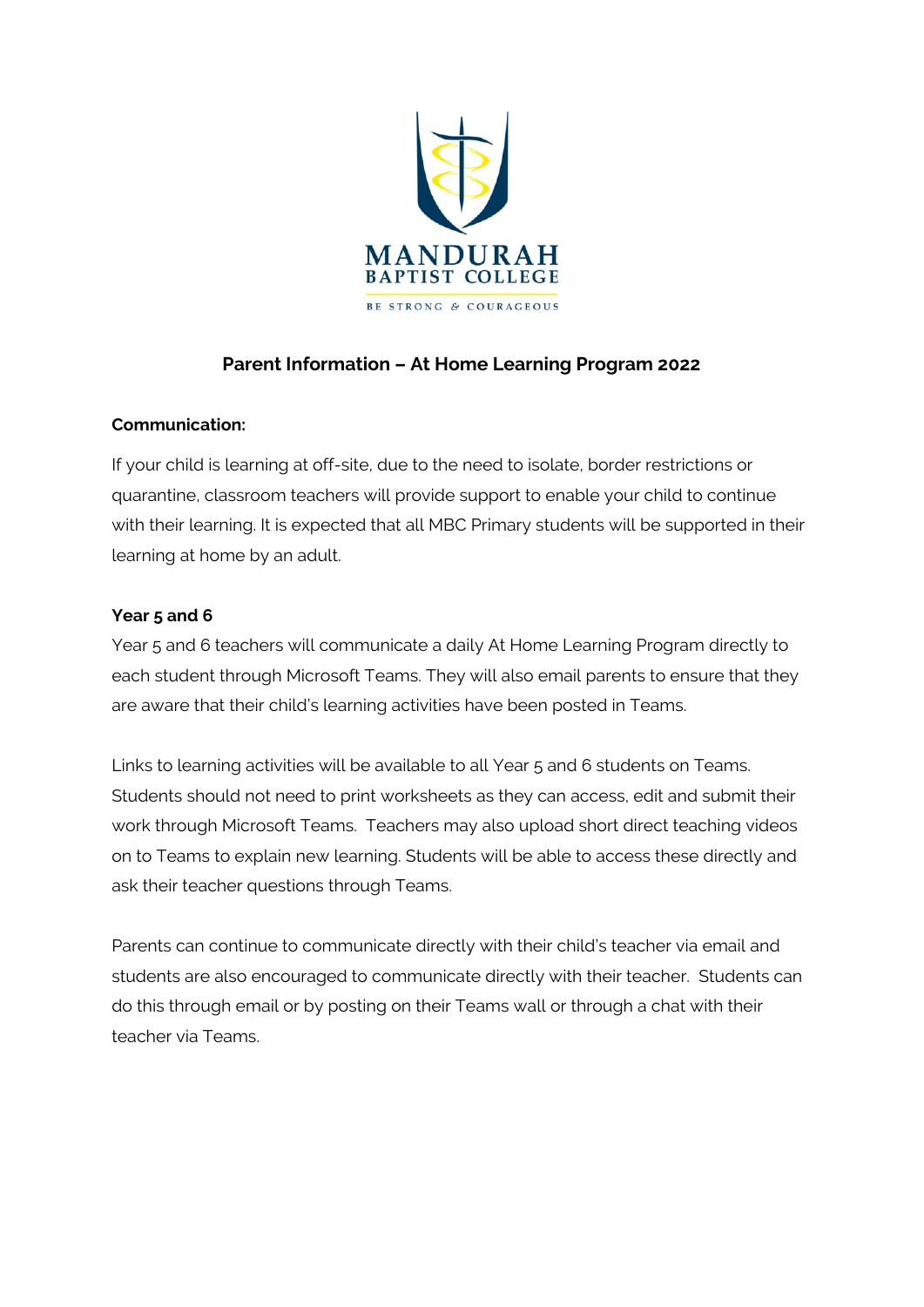#### **Kindy to Year 4**

At Home Learning Programs for students in Kindy to Year 4, will be posted on Storypark daily. Activities for the coming day will be posted the evening before by 6pm. Teachers will also use the Storypark platform to keep in touch with their students. This may be through a daily greeting or a short teaching video. Parents can respond to this through Storypark or through email.

## **Daily Routines**

Learning goals and activities for English and Maths will be set daily and should be completed first. Learning goals and activities for all other learning areas will be set weekly and completed once per week. Specialist teachers will set the learning activities and goals for their specialist subjects. These will be communicated to families as part of the daily At Home Learning Program. A timetable for the At Home Learning Program is below. All children will follow the same timetable. Suggested times are also included but these will depend on the age of your child. Enrichment and Support learning goals and activities will be communicated to parents of children who have been accessing these programs at school.

|                                                                                                                        | Monday         | <b>Tuesday</b> | Wednesday              | <b>Thursday</b>         | Friday                 |
|------------------------------------------------------------------------------------------------------------------------|----------------|----------------|------------------------|-------------------------|------------------------|
|                                                                                                                        |                |                |                        |                         |                        |
|                                                                                                                        | <b>Fitness</b> | <b>Fitness</b> | <b>Fitness</b>         | <b>Fitness</b>          | <b>Fitness</b>         |
| $\begin{array}{ccccccccc} \leftarrow & \circ & \in & \subseteq & \Rightarrow & \leftarrow & \circ & \circ \end{array}$ | Devotion       | Devotion       | Devotion               | Devotion                | Devotion               |
| $\frac{1}{2}$ $\frac{1}{2}$ $\frac{1}{2}$                                                                              | English        | English        | English                | English                 | English                |
| <b>Break</b>                                                                                                           |                |                |                        |                         |                        |
| $rac{60}{3}$                                                                                                           | <b>Maths</b>   | <b>Maths</b>   | <b>Maths</b>           | <b>Maths</b>            | <b>Maths</b>           |
| <b>Break</b>                                                                                                           |                |                |                        |                         |                        |
| $45 + 20$                                                                                                              | Health         | Science        | Christian<br>Education | Digital<br>Technologies | <b>HASS</b>            |
| $45 + 26$                                                                                                              | Art            | Sport          | <b>Music</b>           | French                  | Design<br>Technologies |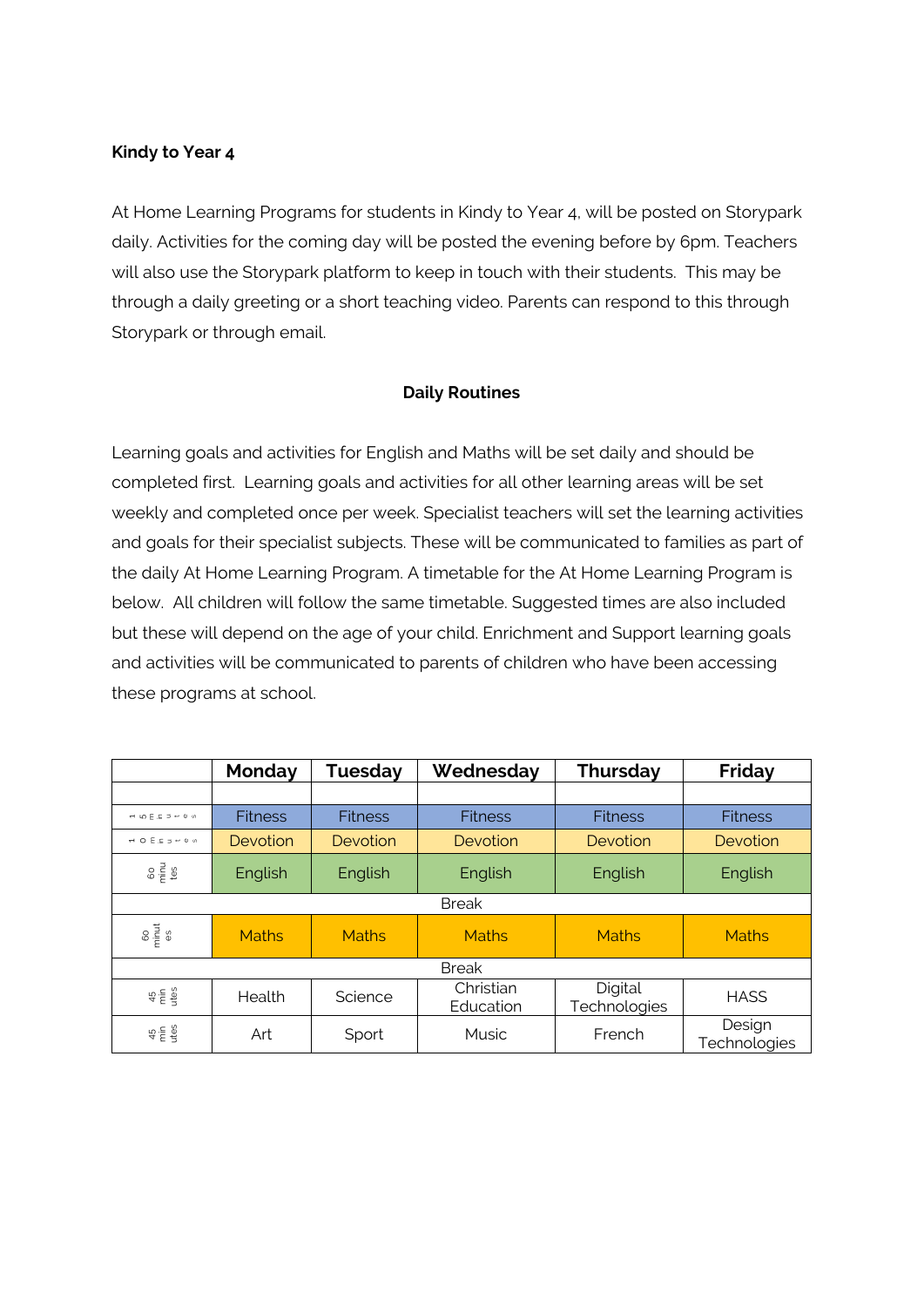#### **Expectations of parents/guardians**

As a College, we want to support families in enabling their children to continue to learn while at home, however we recognise that each family is different. We are aware of the many and changing variables in families, including the number of children who need adult support to learn, parents who are adjusting to working from home, potential sickness, access to devices (particularly if there are multiple children) and so on.

Our expectation is that parents will do the best they can to support their child, but we understand that this can be overwhelming. We do not want to add to stress in families. The At Home Learning Program is there to support learning but if you or your child needs a break or a change of pace or can only manage to complete some of the provided activities, that is fine. The points below provide further detail on how you can support your child.

- Check Storypark/ Microsoft Teams for their daily At Home Learning Program outline. This will be available by 6pm on the previous evening.
- Support your child to complete English and Maths activities daily.
- Support your child to complete other learning activities according to the provided timetable.
- Support your child only to complete what is set for that day Please do not work ahead.
- Contact the teacher via email if you have any problems or would like to give any feedback.
- Send photos or a scan of your child's work to your child's teacher if you have time. Otherwise your child can bring their work in when they return to school.
- Support your child to complete any assessments **independently**.
- Support your child to practise on-line safety and apply MBC IT usage policies and guidelines.
- Include time for play, both indoors and outdoors, rest and relaxation.
- Have a break for a day if the At Home Learning Program is causing stress.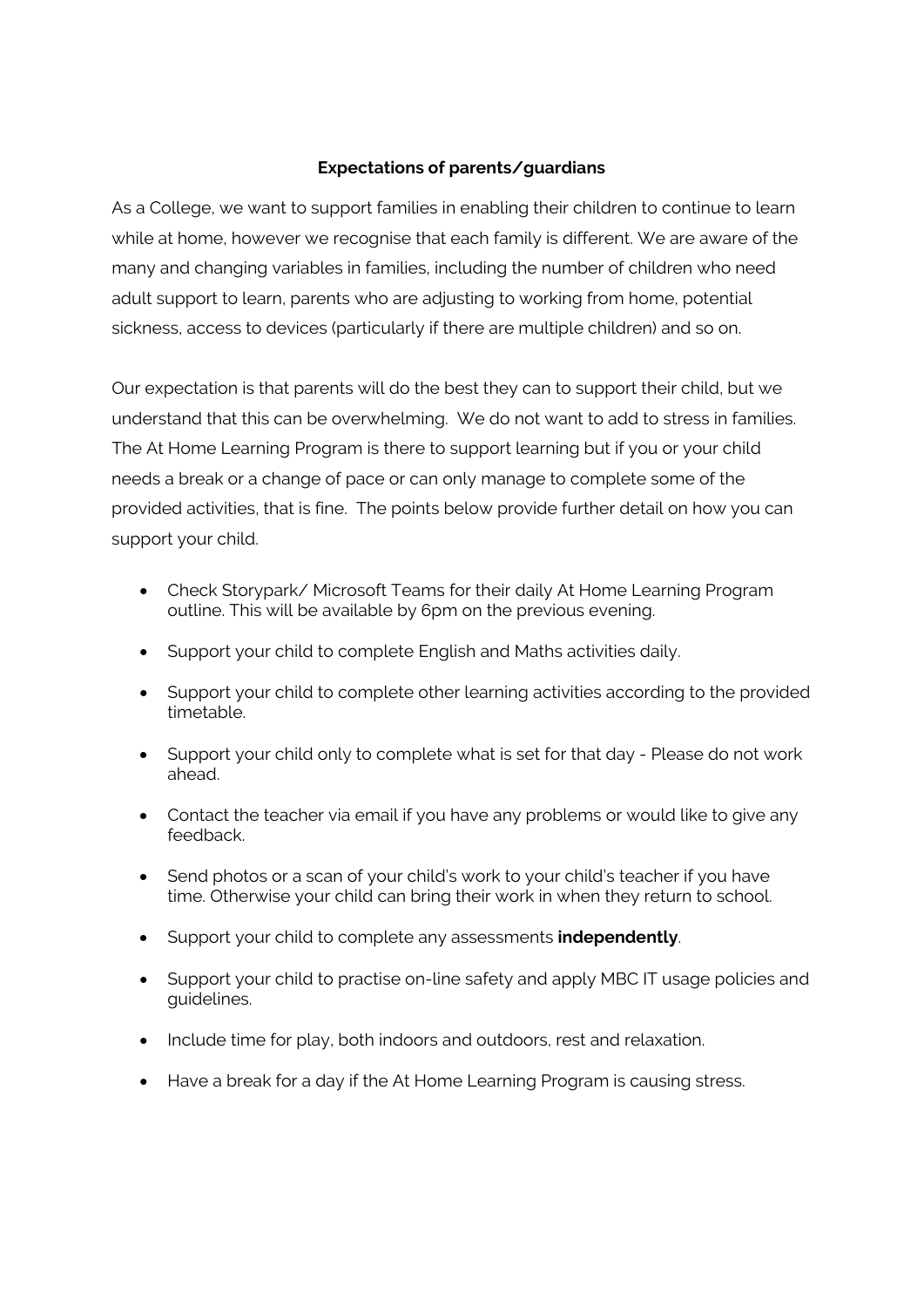## **Pastoral Care Support**

As a college community we want to continue to support the wider needs of students and families.

Classroom teachers will continue to be the main point of contact for pastoral care of students. Each classroom teachers will communicate daily with each family as outlined above and be available throughout the school day for further contact if needed.

Encourage your child to stay connected with their teacher, through email or by sending photos of their work or activities or posting videos on Storypark or Teams.

Families are welcome to contact the College by phone or email for any pastoral care needs. Our Primary School Chaplain and our Primary Psychologist will continue to be available to support students and families.

Contacting the Primary School for pastoral-care support:

Primary School Office: 08 95837070 [justinad@mbc.wa.edu.au](mailto:justinad@mbc.wa.edu.au) Primary School Chaplain: [markf@mbc.wa.edu.au](mailto:markf@mbc.wa.edu.au) Primary School Psychologist: [tinag@mbc.wa.edu.au](mailto:tinag@mbc.wa.edu.au) Principal: [primaryprincipal@mbc.wa.edu.au](mailto:primaryprincipal@mbc.wa.edu.au) Deputy Principal Curriculum: [alisonf@mbc.wa.edu.au](mailto:alisonf@mbc.wa.edu.au) Deputy Principal Student Services: [brendanw@mbc.wa.edu.au](mailto:brendanw@mbc.wa.edu.au)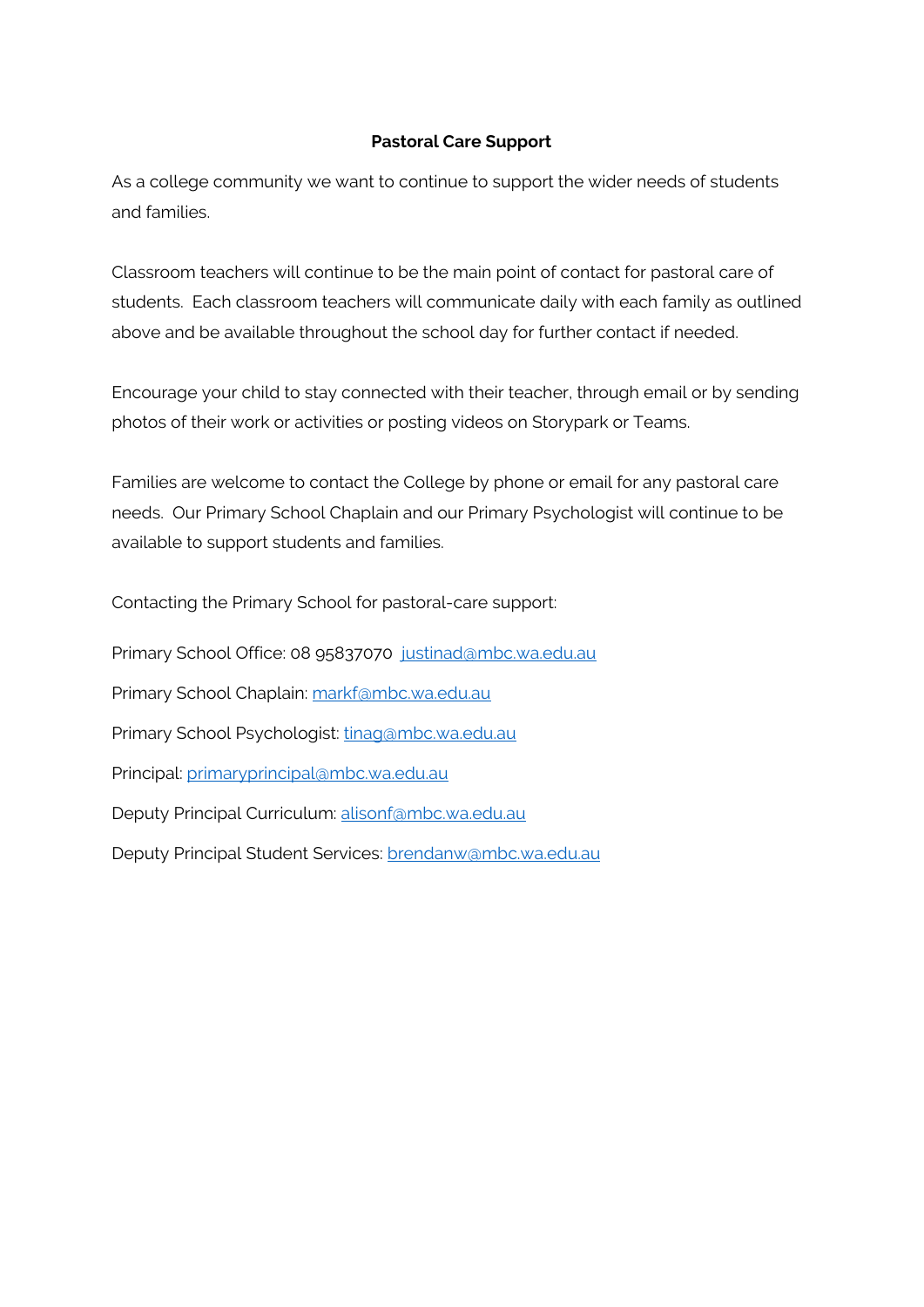### **Frequently Asked Questions**

What if I don't have a printer to print out the work?

*Contact your child's teacher to let them know and an alternative arrangement will be made.*

I have multiple children and only one device. What should I do?

*Contact your child's teacher to let them know and a device can be made available to borrow.*

My child currently attends support classes. Will they still get the support they need?

*Classroom teachers will continue to differentiate learning activities for their students. Support teachers will assist classroom teachers in arranging work at the appropriate level for each student. MiniLit and MacqLit programs will be set as part of your child's At Home Learning Program if they are currently part of these groups. Parents will be provided with materials and resources to enable their child to continue with these programs at home.*

My child currently attends enrichment classes. Will they still get the support they need?

*Classroom teachers will continue to differentiate learning activities for their students. Enrichment teachers will provide students who are currently in Enrichment classes with materials and resources to enable their child to continue with these programs at home.*

What learning areas will be taught through the At Home Learning Program?

*Our learning areas will be taught through the At Home Learning Program. Fitness, Devotions, English and Maths activities will be set daily. Tasks for all other learning areas will be set weekly according to the timetable sent home.*

My child is sick and cannot complete their At Home Learning Program. What should I do?

*Let your child's teacher know via email that your child is sick and will not be able to complete their work. Once your child is well again, communicate this with the teacher.*

I am sick and cannot support my child to complete their At Home Learning Program. What should I do?

*Let your child's teacher know via email that you are sick and will not be able to support your child. The teacher can make arrangements for independent work to be sent home. Once you are well again, communicate this with the teacher.*

I do not understand the work set. How do I support my child?